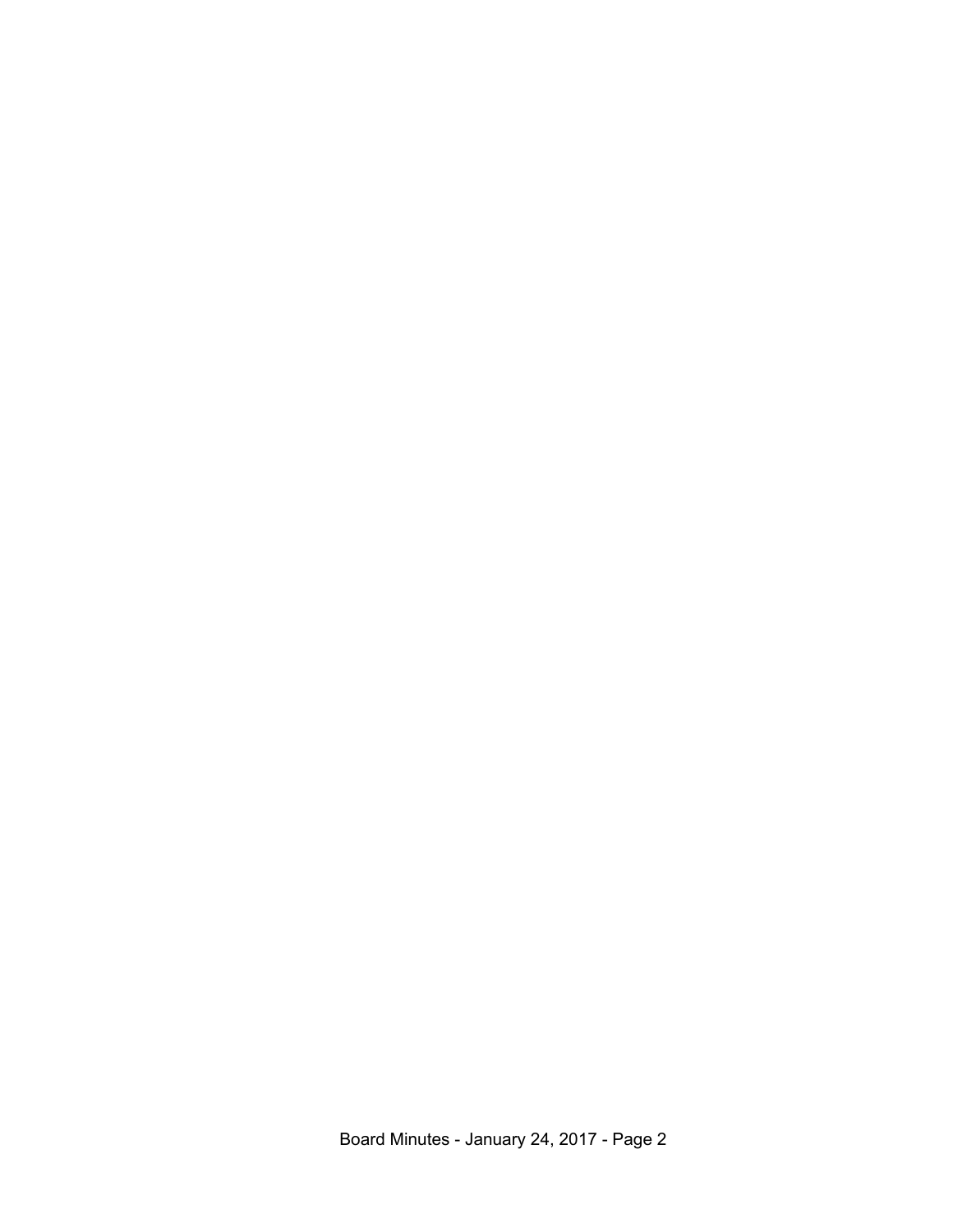## **Finance Committee Meeting - immediately following Public Meeting (I.C. 5-13-7-7, 5-13-7-7)**

## I. Call to Order Mr. Kendall called the Finance Committee meeting to order at 6:06 p.m.

#### II. Election of Officers

Mr. Kendall explained that a president and secretary had to be elected for the Finance Committee. Mrs. Soloe nominated Mrs. Roberts to serve as president. There were no other nominations and the motion carried 3-0. Mrs. Roberts nominated Mrs. Soloe to serve as secretary and with no other nominations, the motion carried 3-0.

#### III. Investment Report

Ms. Sparkman stated that State Law requires a report on all investments during the last calendar year, however due to the low interest rate environment, Scott 2 has not made any investments. Interest is accrued on the cash balance, via an overnight sweep account rather than an investment.

#### IV. [2016 Year End Review](https://drive.google.com/file/d/0BxXvxnGh3EX1ODV1NnRFczQzNE5uNThQRl9LS1c3ajRINlVr/view)

Ms. Sparkman provided the 2016 year-end review for the main tax supported accounts, noting the goal for each account and where they presently stand in relation to those goals. The goal for the General Fund being 8-12

#### percent

of revenues and currently at a balance of \$2,056,424 representing 11.4 percent of revenues. Ms. Sparkman

#### partially

attributed this to enrollment and the cost savings from leaving the special education co-op, property and liability insurance.

The goal for the Capital Projects Fund is to reach one million dollars by 2019 with the balance currently at \$462,428.

Ms. Sparkman stated that the slight dip in that fund was due to some unplanned costs such as purchasing staff devices. The goal for the Transportation Fund is \$785,000 (one half of property tax) and ended the year at

#### \$653,730.

She noted that the rise in that account was in part due to taking on the contracts of more of the bus routes.

The goal for the Bus Replacement Fund is \$222,000 (one half of property tax) and ended the year at \$816,297. Ms. Sparkman explained that the high amount in this fund is due in part to taking on the contracts of more of the

#### bus

routes and not having purchased buses recently. She noted that there are plans to purchase a bus in 2017. The

## goal

for the Debt Service Fund is also one half of the property tax, \$1,300,000 with the end of year balance at \$1,468,211.

The goal for the Rainy Day Fund is to increase it \$75,000 per year to reach \$450,000 by the end of 2019 in order

#### to

fully fund payments for teachers who will retire with the bridge. She noted that she will be revisiting this plan in the next month and may want to raise the amount to go to this fund depending on retirement projections.

Dr. Slaton thanked Ms. Sparkman for all that she has done to improve the financial status of Scott 2 and thanked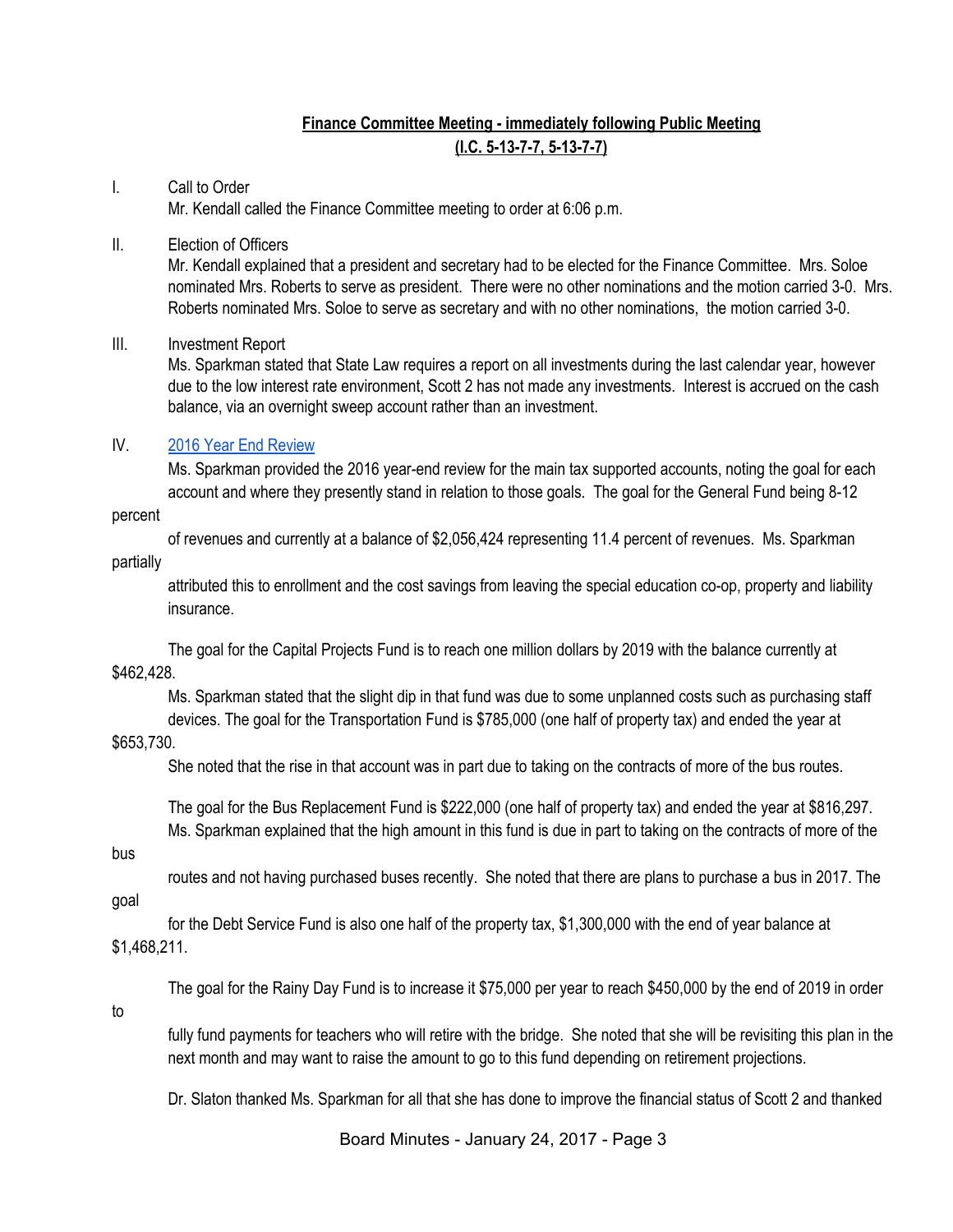everyone in the District for being fiscally responsible to help reach this status. Mr. Kendall added that during the past 3-4 years a really good effort to become financially sound has been made and Scott 2 is in much better shape than it has been in many years. He thanked the administration, teachers and staff for doing what needed to

be

done to put the District in a more comfortable financial position.

#### V. Adjourn

Mrs. Roberts made a motion to adjourn at 6:14 p.m. Mrs. Soloe seconded and motion to adjourn carried 3-0.

#### **Regular Board Meeting - Immediately Following Board of Finance Meeting**

#### I. Call to Order

Mr. Kendall called the Regular Board meeting to order at 6:14 p.m.

- II. Pledge of Allegiance
- III. Recognition of Visitors

#### IV. Superintendent's Report

A. Student Led Demonstrations- Advanced Manufacturing & Welding Facilities

Dr. Slaton thanked all those at the Mid-America Science Park along with the City for inviting the Board to conduct their meeting in the MASP facility. He also thanked the SHS Administration, Mr. Mullins and the students from the SHS Manufacturing and Welding class for being in attendance to conduct a tour for the Board to showcase the classes they are involved in at the Science Park.

Mr. Mullins also thanked Robert Peacock, Joe Pearson, Anita Walker and the administration for their continued support and for the opportunity to work in such a facility with innovative equipment, noting that the City has invested about 2 million dollars in the MASP. Equipment purchased through the Scottsburg Redevelopment Commission/CTE Manufacturing Grant included HAAS CNC equipment, sawstop table saw, Fanuc Industrial Robotics Trainer, Epilog Laser Engraver, and three 3D printers. He stated that students are able to earn industry recognized certifications and skills that allow them to compete for good jobs in manufacturing.

Mr. Mullins took those in attendance on a tour of the welding and newly constructed Advanced Manufacturing facilities where students demonstrated how they are utilizing cutting-edge manufacturing technology and gaining the skills necessary to compete for 21st Century manufacturing jobs. Students who provided demonstrations and information were Eliza Mount, Robert Brock, Jon Provines, Angel Cravens, Paolo Bartoch, and Charles Fairbanks. The students did an excellent job and showed much enthusiasm and knowledge about what is being learned in these classes.

Mr. Moore arrived at 6:30 p.m.

B. Elevation Church Donation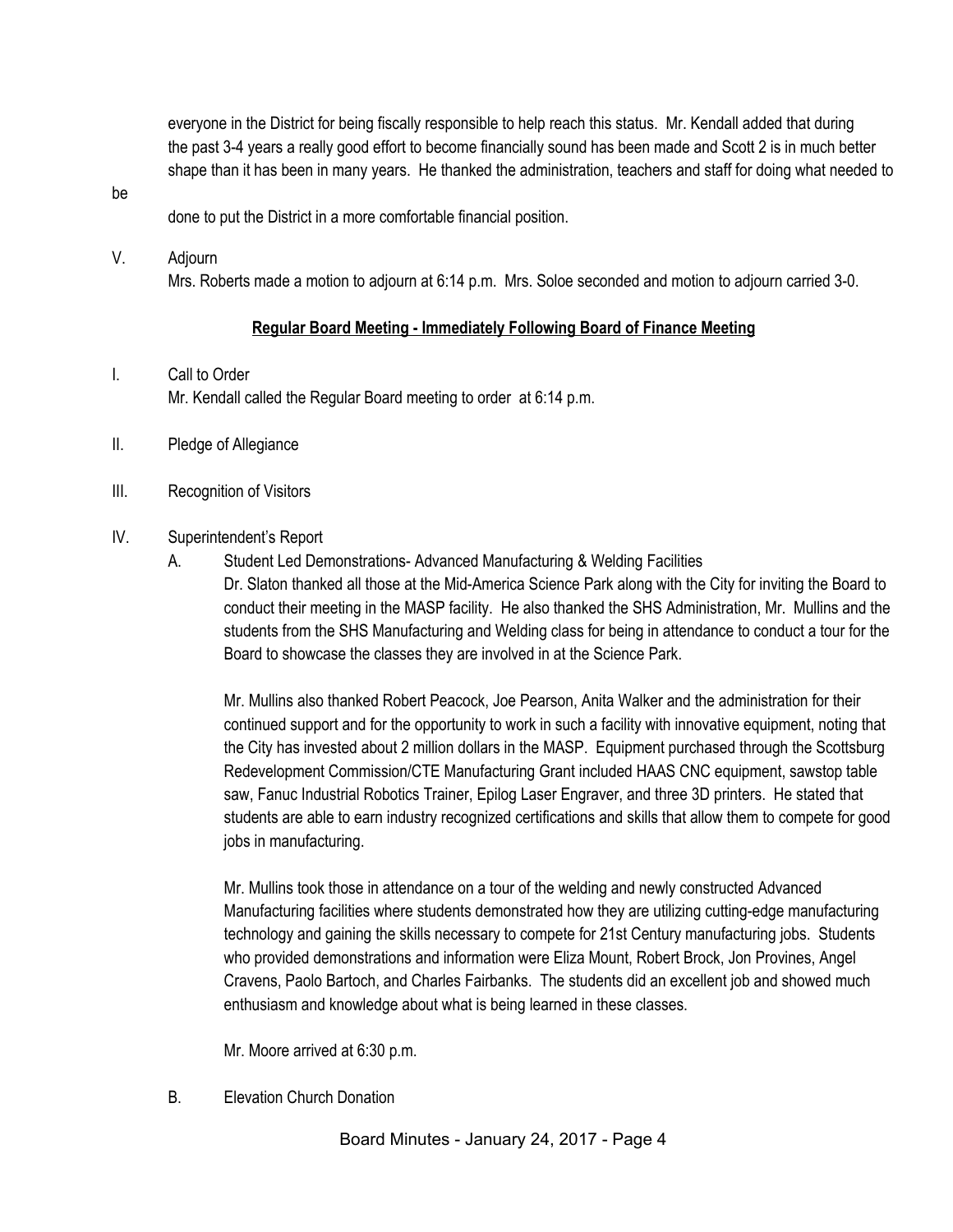Dr. Slaton thanked Mrs. Becky Simpson's Sunday School Class at Elevation Church for donating several hats and gloves for Scott 2 students noting that there were enough donated that several items were provided to each school for students who might need them. He stated that we are very fortunate to have the support of so many in our community.

- C. [Virtual School Report](https://docs.google.com/spreadsheets/d/1fhF6Boj7BfrO6ThFSSFVUCuK99XlB36P6gABF-KMDms/edit#gid=0) Dr. Slaton provided the most recent Virtual School Report for review.
- V. Consideration of Modification to the Agenda and Approval Mrs. Roberts made a motion to approve the agenda as presented. Mrs. Soloe seconded and motion carried 4-0.

## VI. Consideration of Board Minutes

Mrs. Soloe made a motion to approve the minutes from the [January 10, 2017](https://docs.google.com/document/d/1zc00Xq4IBDqJ_Dm_QPGDDxLlioaiqDvTuwkRSj9pscw/edit) Board meeting as presented. Mr. Moore seconded and motion carried 4-0.

- VII. Financial Considerations
	- A. [Expenditure Summary](https://drive.google.com/file/d/0BxXvxnGh3EX1SWdLa2tQRFhKazNza2QzRU9CNk84a2JVUVFF/view)
	- B. Payroll Claims [1-12-17](https://drive.google.com/file/d/0BxXvxnGh3EX1blU2N3Uwbm11T3FyTjh2VE5kX1R5VnZvQUlv/view)
	- C. Regular Claims
		- 1. [Jan. 1-13, 2017](https://drive.google.com/file/d/0BxXvxnGh3EX1MFJoMC1CbTVfa0JjODlLM3lYUHdvc3c1UE00/view)
		- 2. [Jan. 24, 2017](https://drive.google.com/file/d/0BxXvxnGh3EX1bEhZenN2MXF4TjNneVhQZnhCdlRhbzl1T1pN/view)

Mrs. Roberts made a motion to approve payroll and regular claims. Mrs. Soloe seconded and motion carried 4-0.

- D. [Bank Reconciliation Summary Dec. 2016](https://drive.google.com/file/d/0BxXvxnGh3EX1SURjNDA5R3VycVRLajNsLU5CN1ExSHBRNjF3/view)
- E. [Voided Check Register](https://drive.google.com/file/d/0BxXvxnGh3EX1QTBGUHpkUVdNTUVQdmFsbXM1U0Y0cUU1Y0VZ/view)

Ms. Sparkman provided a register for the Board's information of two checks that will be voided due to not being cashed within two years.

F. Permission to Obtain LP Gas Quote for LES

Mr. Riley asked permission to get the lowest responsible bid for the propane tank at LES and to move forward as those bids are good for one day only. He will keep the Board apprised via email. Mr. Moore made a motion to approve, seconded by Mrs. Soloe. Motion carried 4-0.

- G. Permission to Charge for Middle School Baseball, Softball & Track SMS Athletic Director Kevin Smith asked permission to charge a gate fee of \$3 for home middle school baseball, softball and track meets, which is the same amount that is charged for other home athletic events. The consensus of the Board was that adults could be charged but kids should get in the events free of charge this spring. Mrs. Soloe made a motion to approve charging \$3 for adults. Mr. Moore seconded and motion carried 4-0.
- H. Permission to Accept/Award Quotes for Football Jerseys
	- 1. [BSN Sports](https://drive.google.com/file/d/0BxXvxnGh3EX1VUNkRTN0azZHNWJCVU9aaER1V01meWlBZWxZ/view) \$16,925
	- 2. [Valley AFS \\$](https://docs.google.com/document/d/1IDwQojuCz90v8iZJxknfc639dhatIWa9Nw-y3KFDdK0/edit)14,615.25
	- 3. [K & G Sports](https://docs.google.com/document/d/1WWyDqozMo4WTxfdF3EO00xlM0jQsgkziwvLyypxsaKQ/edit) \$14,105
	- 4. [Kratz Sporting Goods](https://drive.google.com/file/d/0BxXvxnGh3EX1UVlLaGc5bkVnT0JjNTFySFN6VUVHQXpiU0dn/view) \$11,070 (if we purchase by Feb. 1)

Mrs. Roberts made a motion to accept all quotes. Mrs. Soloe seconded and motion carried 4-0. The recommendation by Coach Mullins was to award the bid to Kratz Sporting Goods for Adidas SHS Football uniforms to be paid out of the SHS Football ECA. Mr. Moore made a motion to approve, seconded by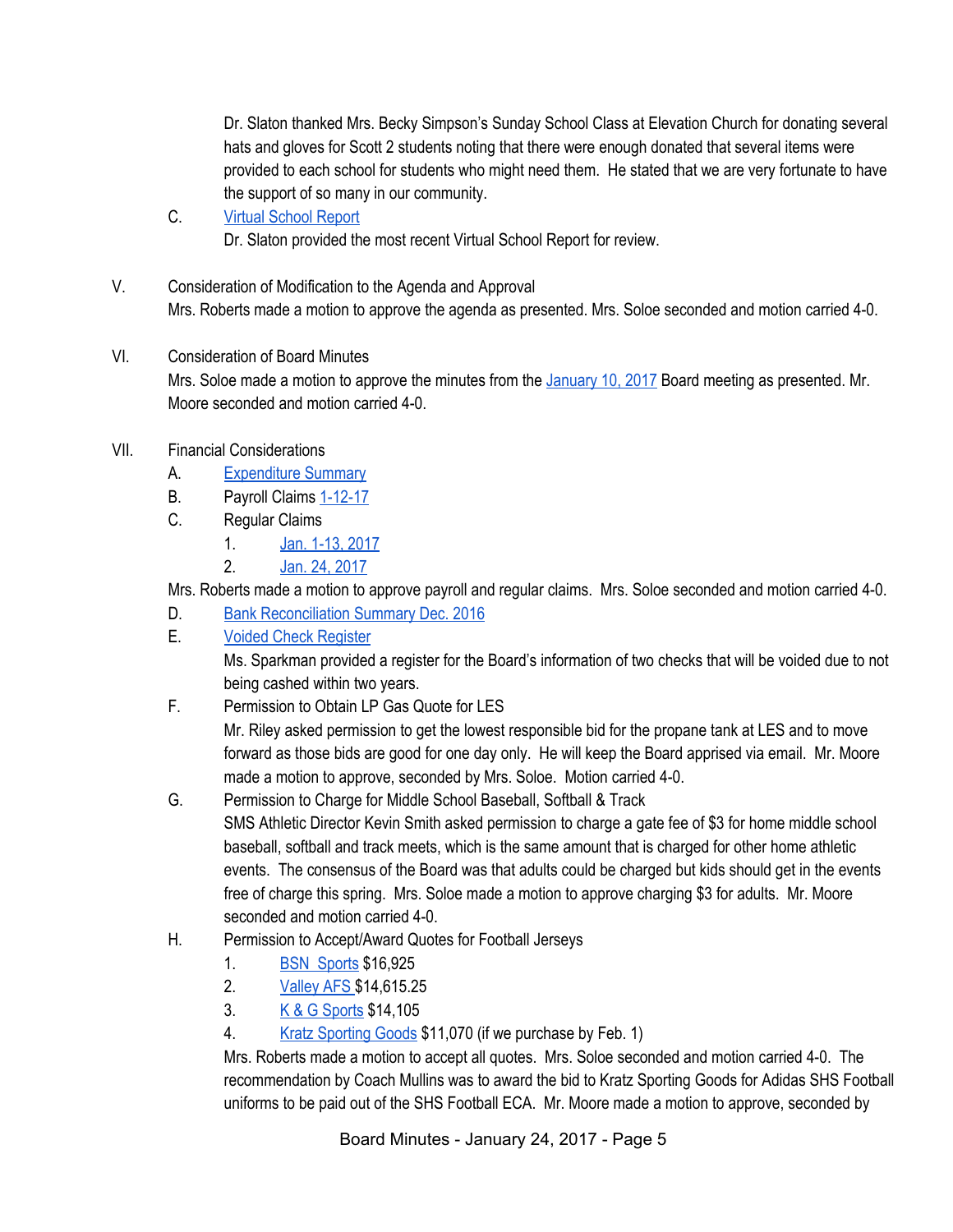Mrs.

Soloe. Motion carried 4-0.

I. [Waste Disposal](https://docs.google.com/document/d/1P1Pkcbi7lL0FNXoRoOHjYgh2XUUSYANJaIVbk_9h8Qs/edit)

1. [VIP Waste Disposal \(](https://drive.google.com/file/d/0BxXvxnGh3EX1MGJqOVdvTVJCSkxVWWpmVGNlUjR3TkFOdS1j/view)\$1,092.78 a month)

- 2. [Rumpke](https://drive.google.com/file/d/0BxXvxnGh3EX1X3M0ekljSE9Fc3o5NjBxU205clJHTm0xd2Nr/view) (\$598-\$612 a month)
- 3. [Best Way Disposal](https://drive.google.com/file/d/0BxXvxnGh3EX1SFl6OGxBZk1IeC1fMnI4OXBxQ240dE51QzRr/view) (\$618 a month)

Mrs. Roberts made a motion to accept all quotes. Mrs. Soloe seconded and motion carried 4-0. Dr.

### **Slaton**

and Mr. Riley recommended awarding the bid to Rumpke with the low bid, adding that they also provided

an

Indemnity Clause to hold Scott 2 harmless. Mr. Moore made a motion to approve, seconded by Mrs.

Soloe.

Motion carried 4-0.

J. Discussion of Research Involving Options on How To Proceed with the SHS Roof and Other Site Improvements- traditional spec and bid, Design Build, or Guaranteed Energy Savings Contract

Dr. Slaton stated that there are three options on how to proceed with the SHS improvement project:

1) Traditional method of Design, Bid, and Build, 2) Design Build, or 3) Guaranteed Energy Savings

Contract.

After seeking legal advice and speaking with experts in the Guaranteed Energy Savings Contract and Design Build, he and Mr. Riley are in agreement that they would like to pursue the Design Build process. He stated that with this being a straight forward project it might be a good opportunity to try this method and see how it works.

Design build puts the designer, engineer, and contractor on the same team. They meet and put together

a

project proposal which generally means less need for change orders. There would be an official resolution

approved to clearly identify the project as using design build. At that point a Design Criteria Developer would be chosen who is the field expert who makes sure that all of the legal requirements are met. This person chairs the Technical Review Committee which is made up of 5-6 people, some from the Design Build Criteria Developer's firm with the rest from Scott 2, which can include Board members. This committee develops a rubric or score sheet, deciding what components are most important and weight them in the scoring process. At this point it is sent to design build teams and they have 30 days to submit their proposals. The Technical Review Committee meets at an advertised hearing and opens the project proposals. The first envelope includes only the scope of work, not the dollar amount. These are scored before the second envelope, which includes the dollar figure, is opened and scored. The two scores are divided against each other and the proposal that provides the most of what you want is chosen. Your hands are not tied by having to take the lowest bid, there is an anticipated cost savings and this process seems to be a good path for schools.

Dr. Slaton stated that a Special meeting will be held on Friday, January 27, at 6 pm to make a decision regarding whether or not to use the design build process.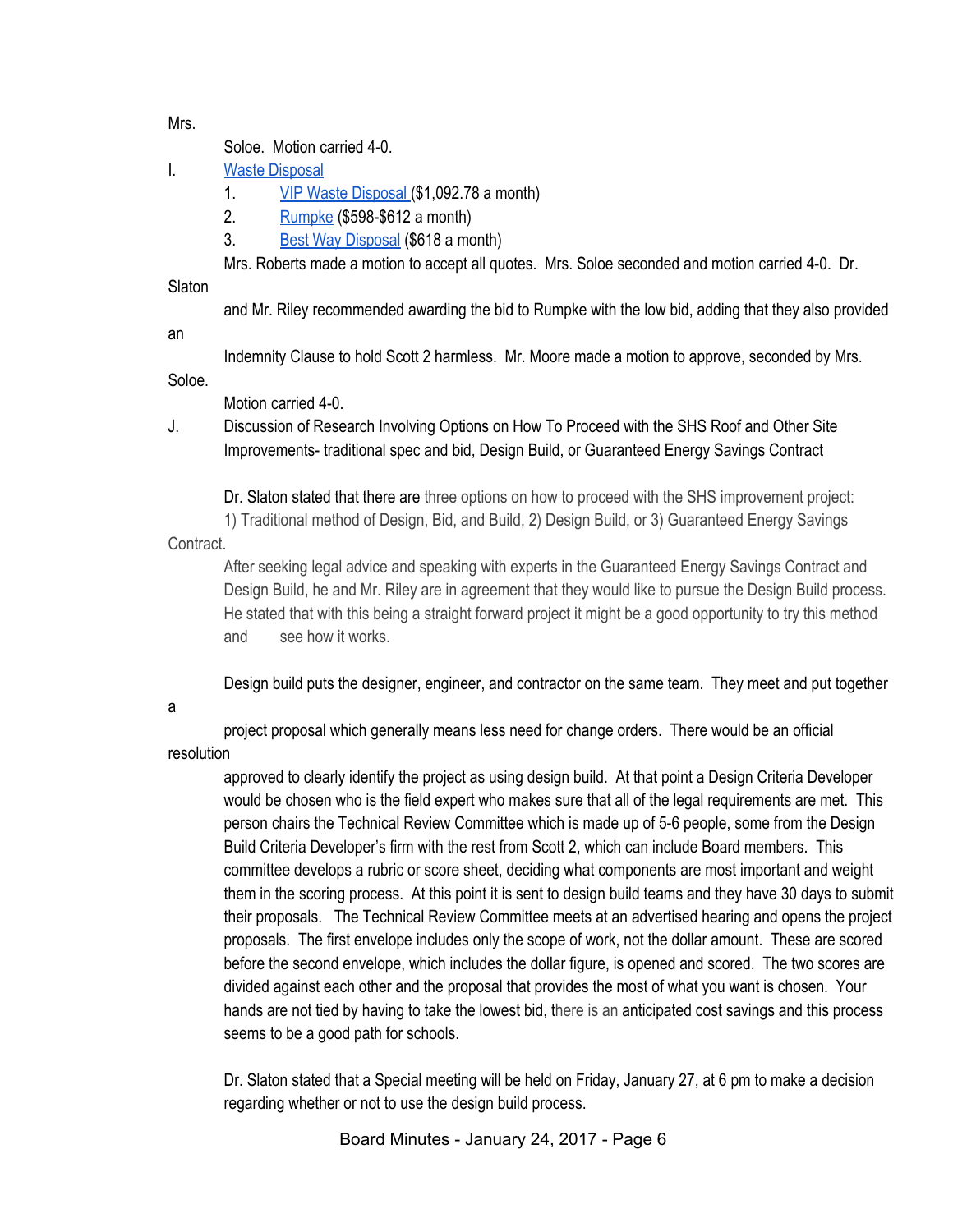## VIII. Operations

- A. Personnel Recommendations
	- 1. Resignation(s)
		- a. [Taylor Keith SHS 5.5 Hour Custodian](https://drive.google.com/file/d/0BxXvxnGh3EX1eU5STE5JZC11VjhqWmo5Z1Z4SDJGcEZPTDA0/view)
	- 2. Certified Staff Recommendation(s)
		- a. [David Trotter SHS Ag Teacher Leave \(end of school year\)](https://drive.google.com/file/d/0BxXvxnGh3EX1X3hLbUwwV3FWQ1hRTGdfcklQSnBLWjVUVWxN/view)
	- 3. Support Staff Recommendation(s)
		- a. [Steve Deaton SMS 5.75 Hour Special Programs Aide](https://drive.google.com/file/d/0BxXvxnGh3EX1RjlKT3c1X0VqbFZZak96YVBHeFAtd2stQWYw/view)
		- b. [Riley Stollings SES 4 Hour Duty Aide](https://drive.google.com/file/d/0BxXvxnGh3EX1QU96RTlCXzFoWDZqM0djTXFJTnA2cWNCWS1F/view)
		- c. [Mitch Hodge Band Semi Driver](https://drive.google.com/file/d/0BxXvxnGh3EX1RGhYVGhlUTBxRTFYZThCakRqbVQ3YlBGZC1Z/view)
	- 4. ECA Staff Recommendation(s)
		- a. [Robert Deirth SHS Drama Club Co-Sponsor](https://drive.google.com/file/d/0BxXvxnGh3EX1VUtDazRMM3F6VEJLd3dWYS1xdmpxWXEyMzdz/view)
		- b. [Sara Denhart SHS Drama Club Co-Sponsor](https://drive.google.com/file/d/0BxXvxnGh3EX1ODJGR1FrZmg4eFdEYm16TC1yRHVxTXBWX3A0/view)
	- 5. Professional Leave Request(s)
		- a. [Linda Nicholson, Kristin Nass, Stephanie Zollman, & Lori Hill Focus on Inclusion,](https://drive.google.com/file/d/0BxXvxnGh3EX1LVd3VmRHSm40cWJsZ2xaQzRvbjExdkM1M0o4/view) [Indianapolis, IN, Feb. 21-22](https://drive.google.com/file/d/0BxXvxnGh3EX1LVd3VmRHSm40cWJsZ2xaQzRvbjExdkM1M0o4/view)
		- b. [Caroline VanGosen Revision of Maternity Leave Request \(Effective Jan. 16\)](https://drive.google.com/file/d/0BxXvxnGh3EX1MGhOQWJOTVE2bGxzTFFJVjlwZFpqV0VvTzlR/view)
		- c. [Tera Bressler Maternity Leave Request -Mar 20 \(or 24 depending on snow days\) end](https://drive.google.com/file/d/0BxXvxnGh3EX1bVVGNV80a2VjUVMtcHVpcTVmVTNMazEwMG93/view) [of school year](https://drive.google.com/file/d/0BxXvxnGh3EX1bVVGNV80a2VjUVMtcHVpcTVmVTNMazEwMG93/view)
	- 6. [Permission to Post](https://docs.google.com/document/d/1ka9oyvOlfyBR0EmSWwgsIlTy0vHMwArI7UsbppjMdTI/edit)
		- a. SES 2nd Grade Teacher Maternity Leave (Mar. 20 or 24 end of school year)

Mrs. Roberts made a motion to approve all personnel recommendations. Mrs. Soloe seconded and motion carried 4-0.

- IX. Policy
	- A. Volume 29, Number 1 First Reading [Revised Bylaws Technology Update - Volume 29, No. 1](https://drive.google.com/file/d/0BxXvxnGh3EX1MjgyVl9leWw5QlVJQ2NMMEhrUFpJZlQ3MHV3/view) [Policies - Volume 29, No. 1](https://drive.google.com/file/d/0BxXvxnGh3EX1WlR3QXFwQ2FVR3MxbzZ2NGp2MU13N1JoVDY0/view) [Guidelines - Volume 29, No. 1](https://drive.google.com/file/d/0BxXvxnGh3EX1M3F2eWVVb3dKR2hDanVTQ0ZTWlhlejJNTkdF/view) [Forms - Volume 29, No. 1](https://drive.google.com/file/d/0BxXvxnGh3EX1ZUotOEZtVF9td2hPbkU2QU1pTzc3bmxUZURv/view) Dr. Slaton provided the latest policy revisions for the first reading.
- X. Curriculum, Instruction & Grants
	- A. [Permission to Apply for National School Lunch Program Equipment Assistance Grants](https://drive.google.com/file/d/0BxXvxnGh3EX1eld2MkdIbF9MSklCV0dCdDZKRTBBNTNKMWhz/view)

Mrs. Hart asked permission to apply for the National School Lunch Program Equipment grant which could provide up to \$20,000 per site. She plans to purchase convection/steamer ovens for JES and LES. Mr. Moore made a motion to approve, seconded by Mrs. Soloe. Motion carried 4-0.

- XI. Other Business
	- A. [Cards](https://drive.google.com/file/d/0BxXvxnGh3EX1WE9ualRLVERWeHIzeWFXcWRKZ2Naa1dpX25N/view)

Dr. Slaton advised that the Board received thank you cards from VFES Principal Tiffany Barrett for the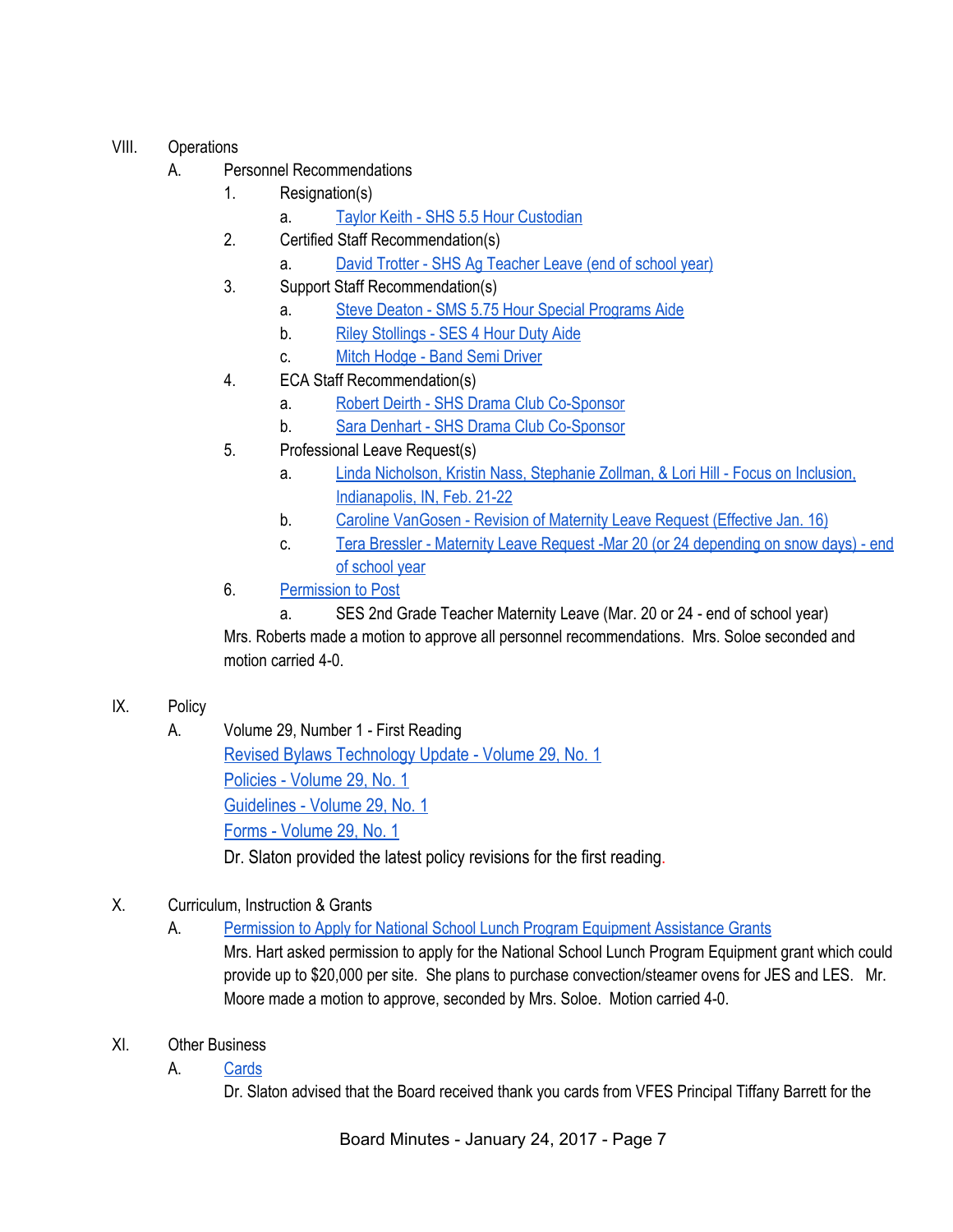candle sent after her recent automobile accident and VFES Teacher Heather McCoskey for the remembrances sent after the passing of her grandfather. He also asked that everyone remember New

Tech

Administrative Assistant Tom Harlow and his family in their thoughts and prayers as his father passed

away

late last week.

Dr. Slaton announced that there will be a brief Board meeting on Friday, January 27, at the Administration Office Board Room with Executive Session at 5:15 p.m. and the Regular meeting at 6:00 p.m.